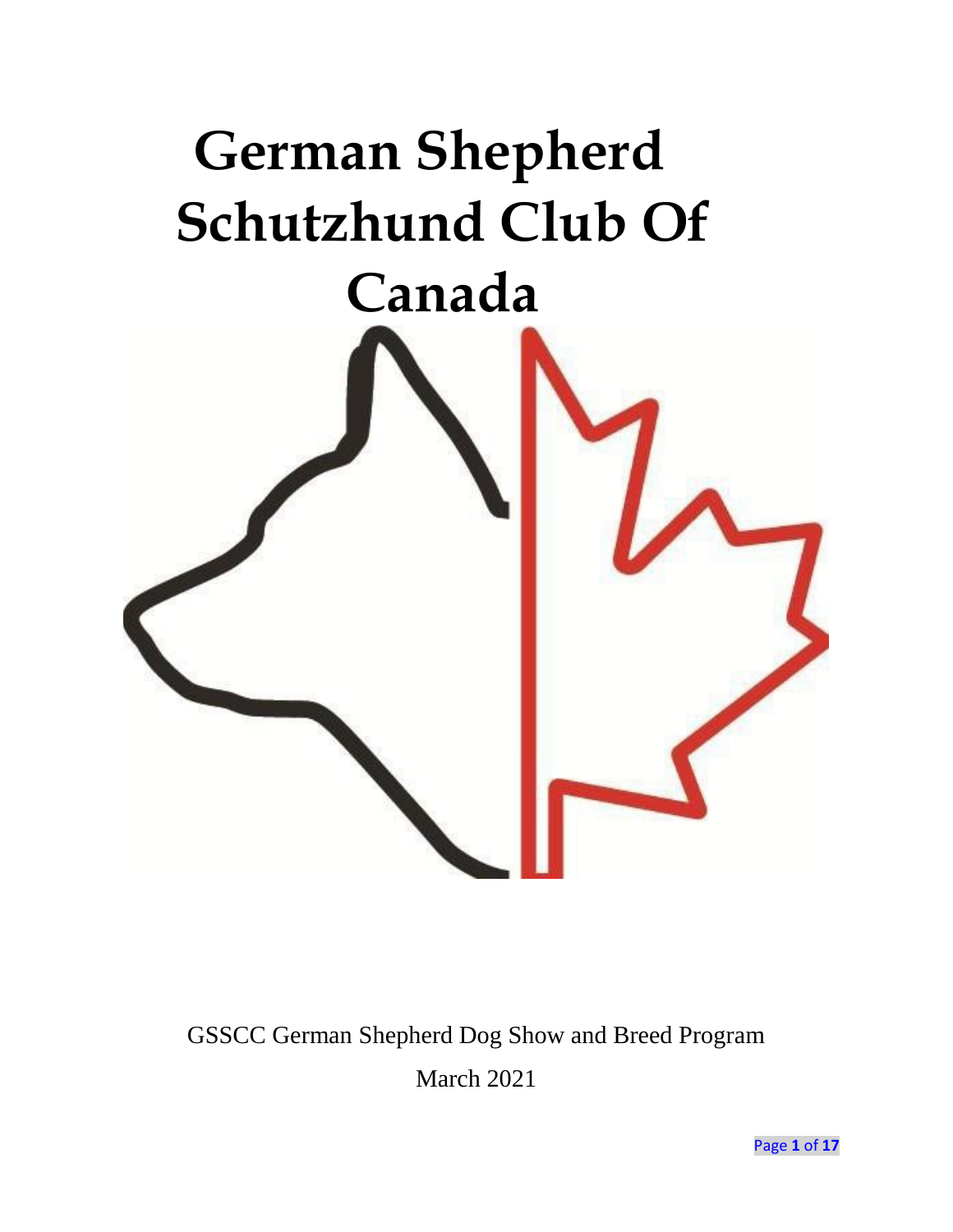#### Table of Contents:

- 1. Terminology, definitions, forms, and member responsibilities
- 2. Types of shows
- 3. Organization of breed shows
- 4. Show guide (Catalogue)
- 5. List of classes
- 6. Critiques
- 7. Evaluations
- 8. Other regulations
- 9. Non-allowable aids
- 10. Protection for the working class (Canadian Sieger Show)
- 11. Breed surveys
- 12. Awards

~~~~~~~~~~~~~~~~~~~~~~~~~~~~~~~~~~~~~~~~~

#### 1. Terminology, definitions, forms, and member responsibilities

The organization conducts breed shows for the German Shepherd dog, both "stock coat" and "long stock coat with undercoat" varieties. Presentation of the dogs is according to age, sex, and type of coat.

Show Chairperson – Is the person in charge of the breed show, breed survey, as well as the direct contact to the Judge(s) regarding all issues that may arise and may take on other duties as needed.

Show Secretary – Is the person that is responsible for creating show cards, for entering placings and ratings on the show card and into the event catalogue and ensuring all paperwork is correct.

Ring Steward – At the direction of the judge is the person in charge of all dogs entering the ring. The steward is responsible for certifying tattoos or microchip numbers, teeth, testicles as well as the dog's temperament during the examination before the dog can be presented to the Judge. Any issues regarding the examination the ring steward will bring them to the attention of the Show Chairperson and Judge.

Working titles – Is Schutzhund, IPO, IGP, HGH (herding)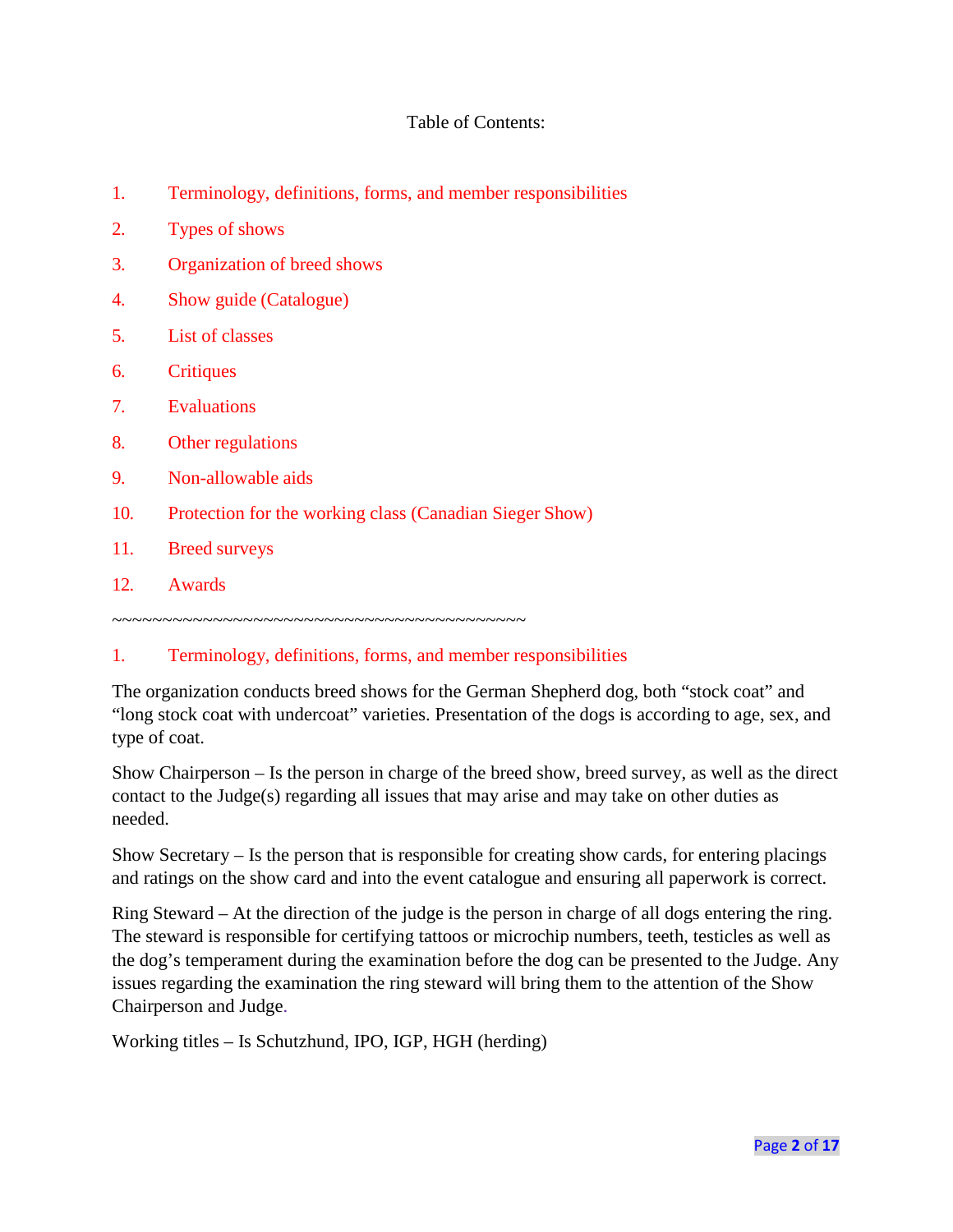#### 1.1 Forms for GSSCC Breed Shows:

- *(a)* [Request for Event Form](http://gsscc.ca/media/2104/event-request.pdf) *(click to open)*
- *(b)* [Copy of show card](http://gsscc.ca/media/1086/show_card_2014-04-20_gsscc_show_card_-_form_enabled-1-new.pdf) *(click to open)*
- *(c)* [Certificate of tooth and dental status](http://gsscc.ca/media/1077/dental_certification_2016-03_dental_notation_form_enabled_for_gsscc_website_ver_4-2.pdf) *(click to open)*
- *(d)* [Statement of event fees](http://gsscc.ca/media/1088/web_gsscc_event_fees_show__e-form_march2019.pdf) *(click to open)*

1.2 Only registered German Shepherd Dogs are eligible to be entered in Breed Shows sponsored by the German Shepherd Schutzhund Club of Canada and/or WUSV affiliate clubs.

1.3 Entrants (owners and handlers) for all dogs entered in all the classes (male and female) for any Sieger (GSSCC Breed) Shows (Club, Region or Canadian Championship) must be members of the GSSCC or a WUSV affiliate club. All Canadian residents must be GSSCC members.

1.4 Entry fees are not refundable for dogs entered and not presented.

1.5 Sick dogs are not to be presented.

1.6 Females in heat may be presented in any breed show or breed survey.

1.7 Females may not be presented after the 42nd day of being in whelp(pregnant). Nursing females may only be presented after the 42nd day after whelping their puppies.

1.8 The handler is obligated to provide honest information about the dog. Attempts to deceive will result in a club disciplinary proceeding.

1.9 The handler is obligated to display sportsmanship in behavior and presentation. Actions to the contrary could lead to disqualification of the dog, suspension, and/or initiation of a club disciplinary procedure. Whoever purposely does not provide the required information or provides false information, also whoever inappropriately alters their dog or allows such alterations to be made in attempts to deceive the judge, will lose any evaluations given to the dog at this event and can, depending on the degree of this case, be suspended from future events or receive a club disciplinary action.

1.10 All dogs over 12 months of age entered in the breed show must pass a temperament test (gun, checking teeth, tattoo, microchip, or testicles etc.…).

1.11 All dogs must not show any signs of fear, unsureness or aggression towards the ring steward or other ring assistants while checking teeth, tattoo, microchip, or testicles. If there is an issue with any of the above, it must be reported to the Judge and Show Chairperson by the ring Steward for further evaluation.

# 2. Types of Shows: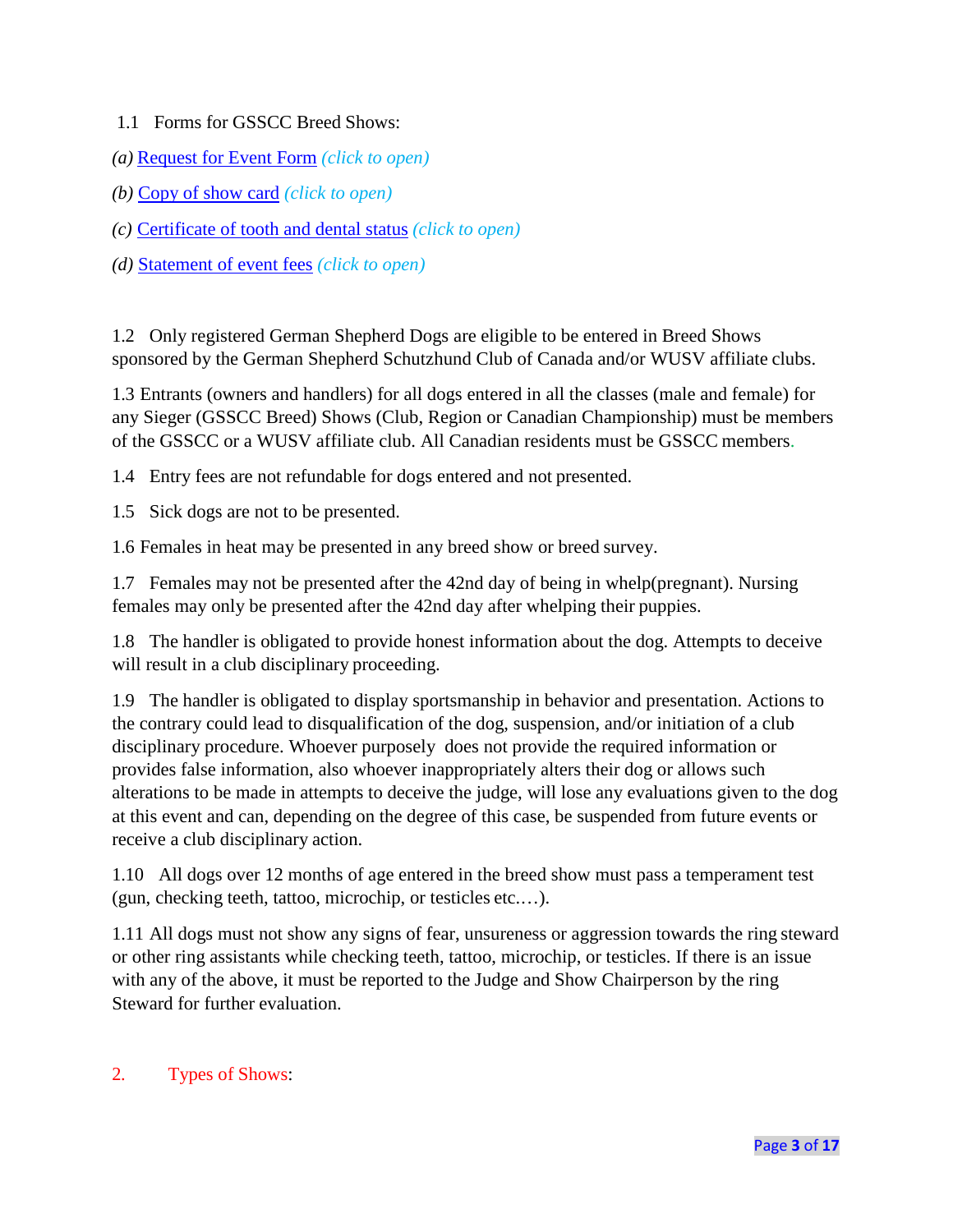- 2.1 Local club breed shows
- 2.2 Regional breed shows
- 2.3 National breed shows
- 2.1 Local club breed shows

Presented with the local club being the responsible organizer.

*(a)* Local club breed shows require an approval of the dates by their Region *[\(link to](http://gsscc.ca/media/2104/event-request.pdf)  [request for](http://gsscc.ca/media/2104/event-request.pdf) event).*

(b) Booking a judge for the local club breed show is the responsibility of the hosting club, which is also responsible for the reimbursement of expenses for the breed/show judge.

(c) The hosting local club is responsible for a flawlessly organized event, as well as adhering to all current regulations of the GSSCC.

(d) At local breed shows, there will be no performance test for the Working Classes

(e) The titles of Sieger and Siegerin may only be awarded at regional or national events. Local breed shows shall award a rating and placing only. (e.g., V-1 for the first place working male or female.

2.2. Regional breed shows

(a) Every GSSCC Region must host one Regional breed show in their region each year.

(b) The Region can assign a local club in the region to host, or partially host, such a show.

*(c)* The dates of Regional breed shows are determined by the Region and require an approval of the dates by the Region *[\(link to request for](http://gsscc.ca/media/2104/event-request.pdf) event).*

(d) Booking the officiating judges is the responsibility of the individual Regions (i.e., hosting club).

(e) At Regional breed shows, there will be no performance test for the Working Classes

2.3. Canadian German Shepherd Dog Championships and Sieger Show

(a) Once a year, the GSSCC puts on a national breed show.

(b) The GSSCC is responsible for the Canadian German Shepherd Dog Championships and Sieger Show and appoints a Region for the organization of this event. That Region can ask for assistance from their clubs and GSSCC in the execution for the said event.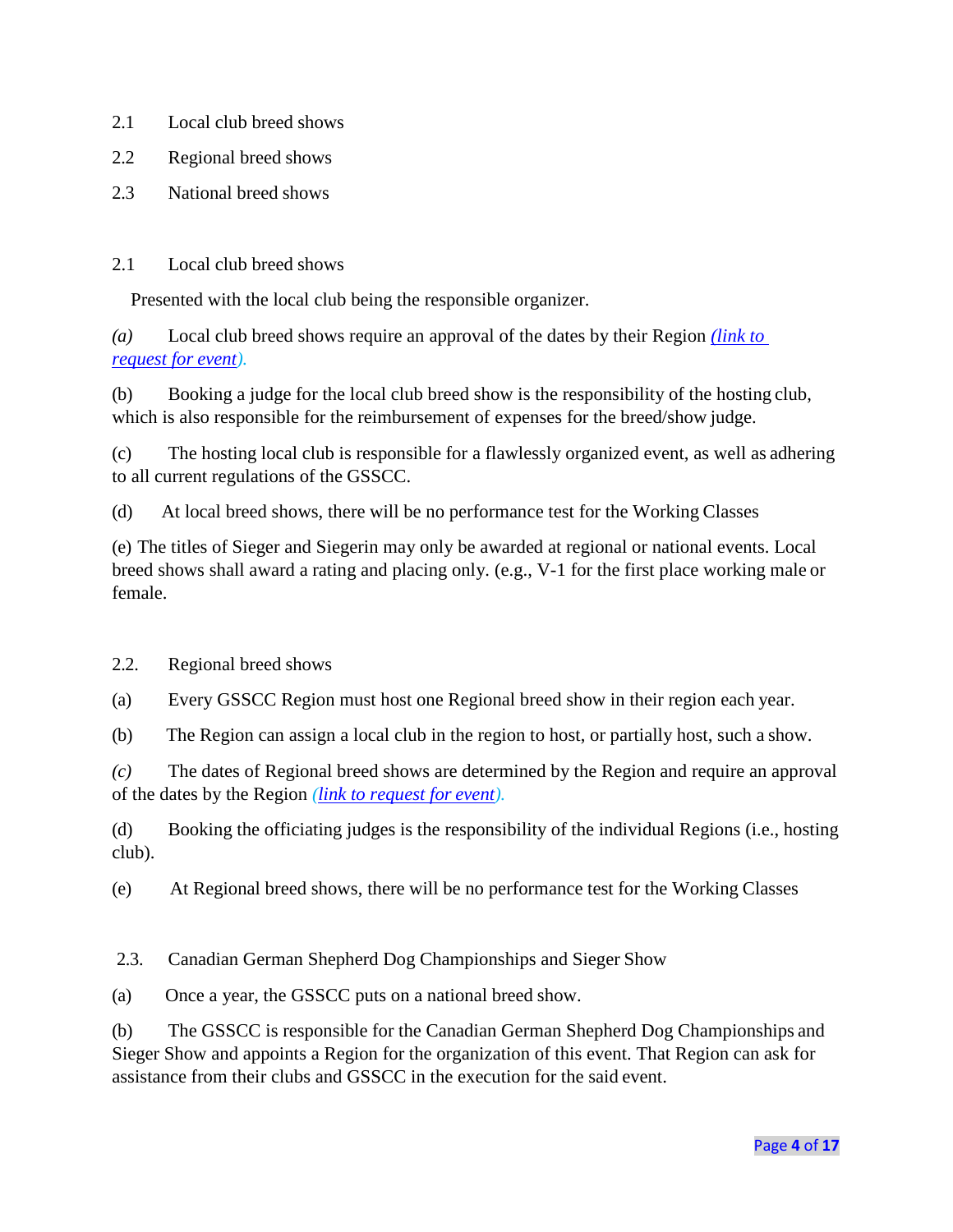*(c)* The assignment and date setting are done by the GSSCC (in conjunction with the Region). *[\(link to request for](http://gsscc.ca/media/2104/event-request.pdf) event).*

(d) Selection of the officiating judges is the responsibility of the hosting Region, in consultation with the Breed Committee and GSSCC Board of Directors

(e) At the Canadian German Shepherd Dog Sieger Show all dogs entered in the Working Dog Classes, males and females, will be required to participate in a performance test. Ratings of pronounced, sufficient and insufficient will be awarded. The dog must demonstrate an "out" upon verbal command from the handler. A maximum of 3 commands to "out" will be allowed.

(f) Dogs that fail to demonstrate an "out" are to be disqualified. No matter what their rating is in the performance test.

(g) Dogs rated sufficient in the performance test can only have a maximum placing of Very Good (SG).

(h) Dogs rated insufficient in the performance test will be rated Insufficient (U).

# 3. Organization of the breed shows

(a) For the breed shows and breed Surveys, a printed show catalogue is absolutely required.

*(b)* The breed show catalogue must contain all information as detailed in section 4 for all dogs which are to be presented*.*

- (c) Dogs may only be presented at the event and printed in the catalogue that:
- (i) are registered and are identifiable by means of a tattoo or microchip.
- (ii) are free of any indications of illness.

(iii) are owned and handled by a GSSCC (or WUSV affiliate club) member; this is applicable for all classes.

# 4. Breed show and breed survey catalogue

(a) A catalogue must be prepared for the breed show. The following information must appear on the cover of the catalogue:

- (i) Name of Show
- (ii) Hosting Club and location
- (iii) Date of Show
- $(iv)$  Judge $(s)$  Name $(s)$

(b) The following information must be shown for each entry.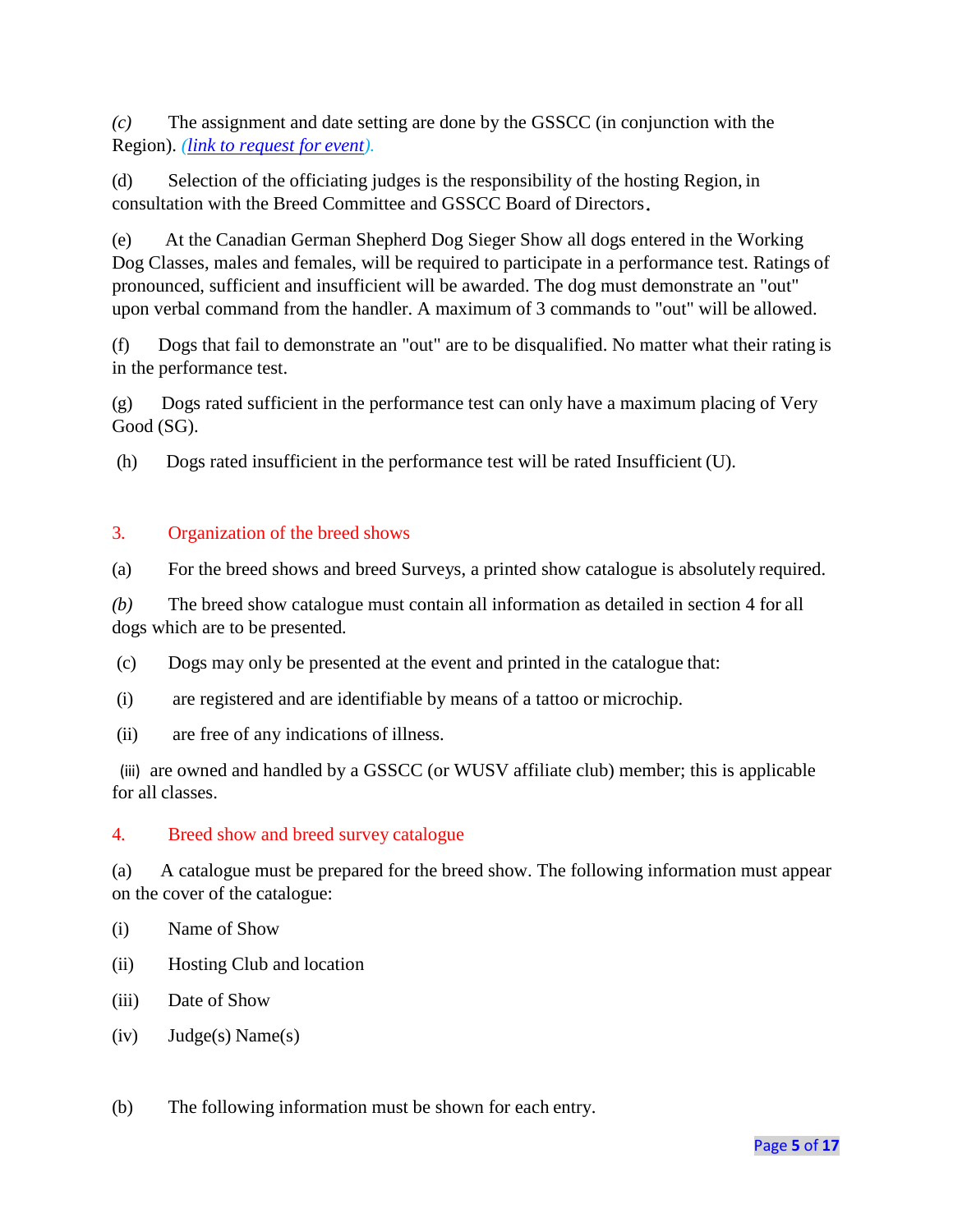- (i) Catalogue Number (a unique, sequential number assigned to each entry)
- (ii) Registration Number (indicate pending, CKC, AKC, SV, or another registry)
- (iii) Tattoo or Microchip #
- (iv) Date of Birth
- (v) Sire name, registration number and titles
- (vi) Dame name, registration number and titles
- (vii) Name and Country of Breeder
- (viii) Name and Address (city/town and country are sufficient) of Owner.
- (ix) Working class entries MUST have IGP/Schutzhund, HGH (herding) titles listed in the title.
- (c) A copy of the catalogue marked with all results is required for each of the following
- (i) The presiding judges
- (ii) The SV (also given to judge to deliver to the SV)
- (iii) The Editor of Shepherd Sports (for publication in the magazine)
- (iv) The National Breed Warden for the records file
- (v) The Hosting Club

#### 5. List of classes

The reference date (for age of dog) of multi-day shows is the day prior to the first day of the show Dogs presented at all breed shows are allocated to classes by sex and by the coat "stock coat" and "long stock coat with undercoat".

5.1 Proof of registration must be submitted with each entry over 12 months of age to be accepted for entry.

5.2. Mandatory classes at all breed shows offered are:

- (a) Baby Puppy class 3-6 months
- (b) Junior puppy class 6-9 months
- (b) Senior puppy class 9-12 months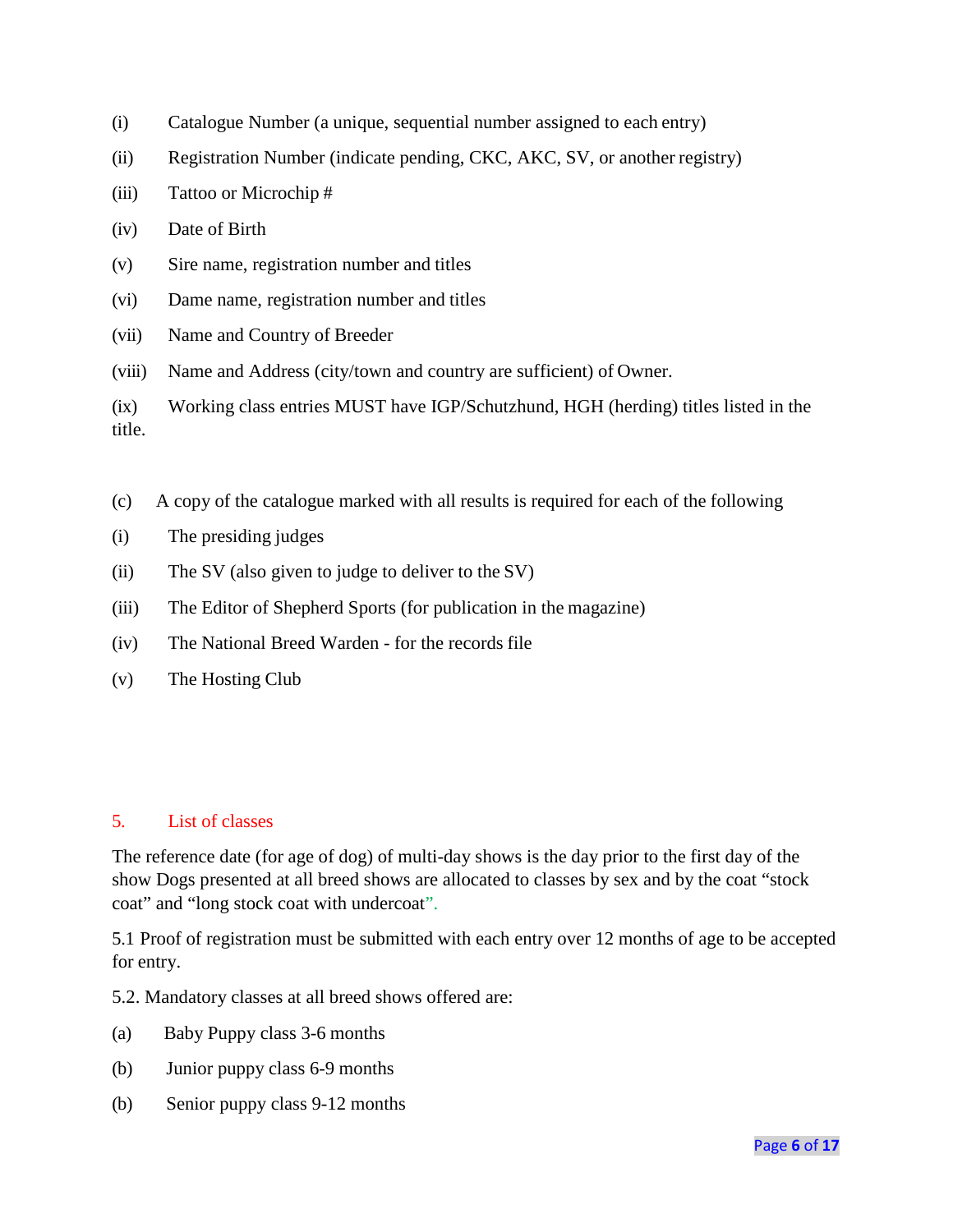- (c) Youth classes for dogs 12 months to under 18 months.
- (d) Young dog classes for dogs 18 months to under 24 months (2 years)
- (e) Adult open classes for dogs being 2 years of age and older, without working titles
- (f) Working dog classes for dogs being 2 years of age and older, with working titles
- (g) Veterans Class, six (6) years and older with titles

i. Dogs over six years of age have the option of being presented in their own class- the Veterans class. There is no evaluation, but a placing is awarded.

(h) Kennel group if below criteria is met:

i. A kennel group at a local or regional show consists of a minimum of three, and maximum of five dogs from one kennel, which have been presented in the show and have received a minimum rating of "good".

ii. A kennel group at a national show consists of a minimum of four, maximum of 5 dogs from one kennel.

iii. Every participant showing a dog in the stand for examination of their class, is required to make their dog available to the breeder for the kennel group presentation, on request.

iv. The dogs presented in the kennel group must have the same type of coat.

v. All dogs of the kennel group must be presented to the presiding judge as a closed group. The breeder is free to present more than one kennel group.

vi. The kennel group is to be evaluated according to the applicable evaluation criteria: similarity of the group (40%), quality of the individual dogs (40%) with consideration of as many different breeding partners as possible (mothers/fathers) (20%). Considering the number of breeding partners, the highest evaluation is attained when the kennel group consists of 4 fathers and 4 mothers.

5.3 The following class will be offered only for the Canadian German Shepherd Dog Championships and Sieger Show:

(a) Progeny group

i. Each Progeny group must consist of at least three (3) dogs. The stud dog does not have to be exhibited with the group.

ii. Dogs exhibited in the Progeny groups must also be entered and shown in a regular class.

(b) With the exception of the Kennel Group and Progeny Group classes, all other classes shall be divided into Males and Females. There is no intersex judging.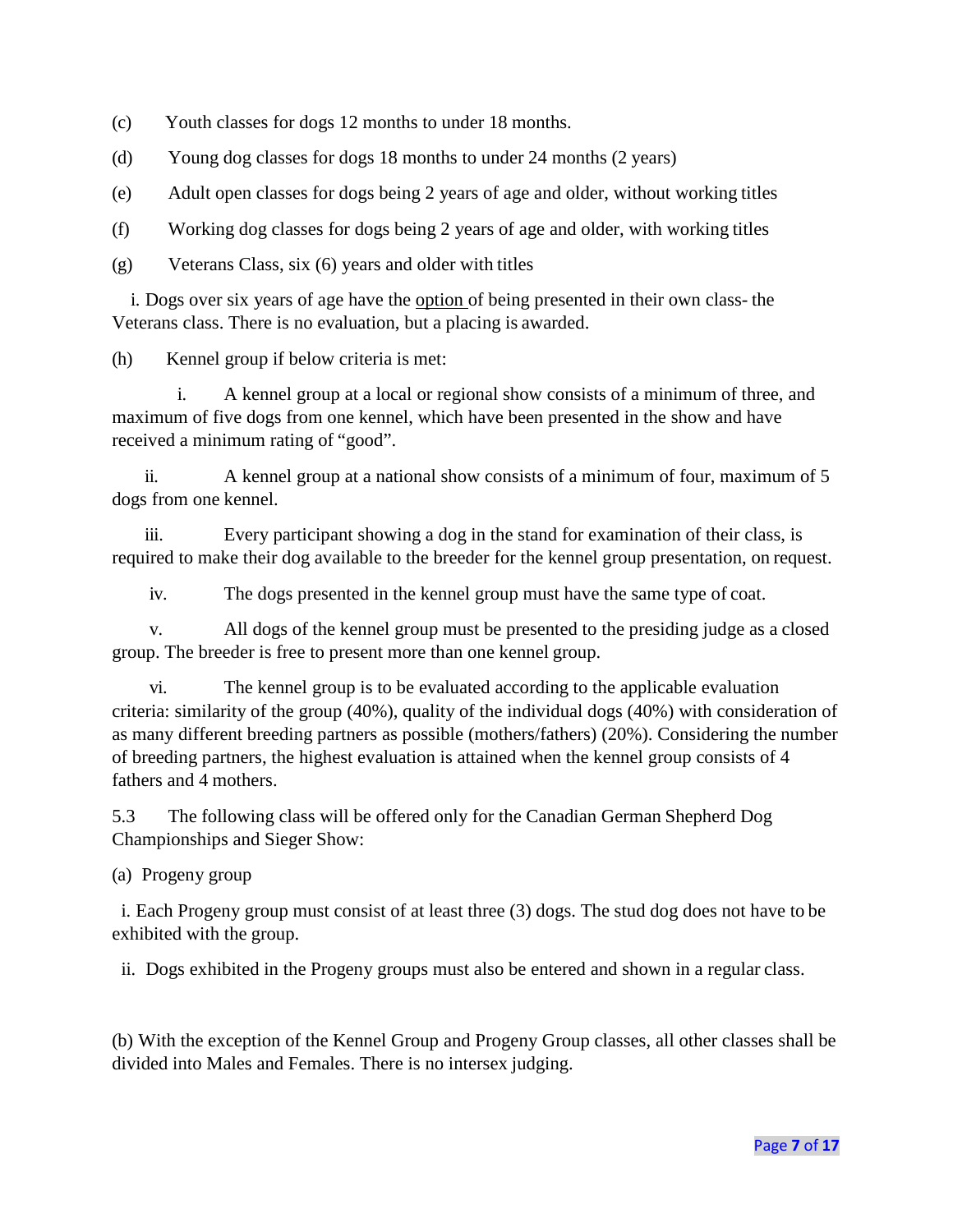#### 6. Critiques

In the Puppy Classes (under 12 months), the following critiques can be given:

(a) "Very Promising" - Dogs that fully represent the breed standard or have minimal faults in the anatomy.

(b) "Promising" - Dogs that represent the standard, but with obviously noticeable anatomical or developmental limitations.

(c) "Less Promising" - Dogs that are lacking self-confidence or have breed restricting faults.

The critiques do not represent evaluations in the sense of breed/show ratings.

# 7. Evaluations

At the Canadian German Shepherd Dog Championships Sieger Show, in addition to the evaluations, the evaluation of "Vorzüglich- Auslese" (VA/ Excellent Select) is awarded, subject to the following criteria:

(a) For VA only such dogs can be considered that are breed surveyed and have received a TSB rating of "pronounced" at the survey, dogs with complete flawless teeth, and with a minimum training degree of IPO2/IGP 2. The dog's parents and grandparents must be breed surveyed and have verification of HD and ED certification of "normal" or "fast normal" (nearly normal).

This rating may only be awarded to dogs shown in the Working Class at the annual Canadian Sieger Show. To be eligible for the award of Excellent Select (VA), the dog must possess:

- (i) complete and correct dentition
- (ii) eligible hip and elbow certification
- (iii) at least a IGP2 degree or equivalent.
- (iv) if over 3.5 years of age, be currently breed surveyed.

(v) The dog must also receive the rating of pronounced and demonstrate an "out" in the Performance test.

(vi) To repeat an Excellent Select rating the dog must possess an IGP3 degree.

#### (b) "Vorzüglich" (Excellent/ V)

Dogs in the Working Dog Class that fully meet the stringent requirements of the breed standard, present themselves with self-confidence and are uninhibited, do not react to gun shot, proof of both HD and ED is certified with a "normal", "fast normal" or "noch zugelassen" (still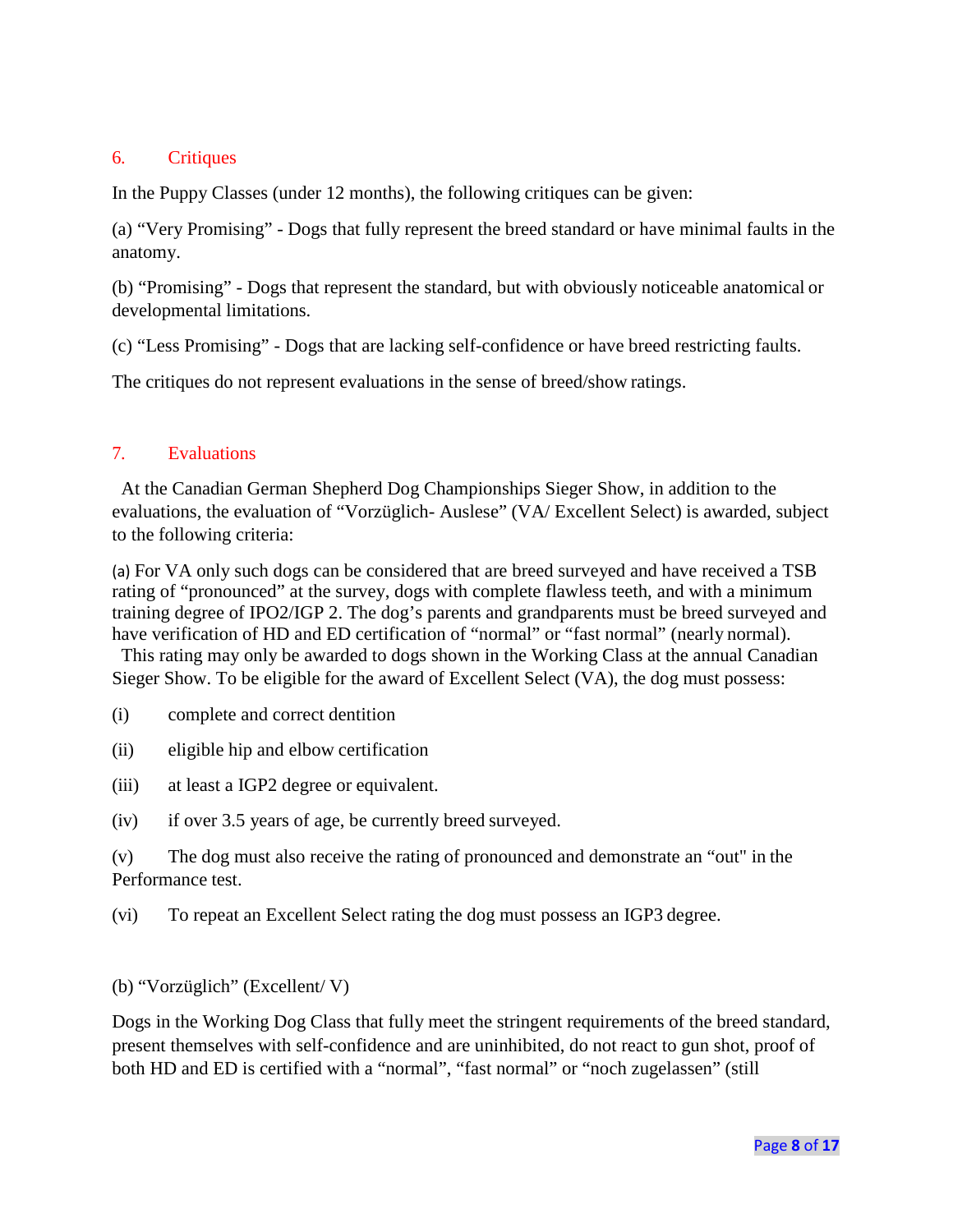acceptable or fair). If over  $3\frac{1}{2}$  years of age have verification of a breed survey. Double premolars 1 are allowed.

i. Proof of a current Breed Survey must be submitted with the entry form for the Working class if the dog is over 3.5 years of age to be eligible for the rating of Excellent (V).

ii. Proof of WUSV recognized working titles (minimum of IGP1 or equivalent, or HGH degree) must be submitted with the entry form for the Working classes.

iii. Proof of hip and elbow certification must be submitted with the entry form for the Working classes to be eligible for the rating of Excellent (V).

# (c) "Sehr Gut" (Very Good)

The highest evaluation in the Adult Open, Young Dog and Youth Classes for dogs which fully represent the standard. In Working Dog Classes for dogs which fully represent the requirements for "Vorzüglich" with slight anatomical limitations. Also, for anatomically correct dogs over or undersized by 1 cm, missing 1x premolar 1 or an incisor is allowed.

#### (d) "Gut" (Good)

For dogs which represent the standard, with distinctly visible anatomical limitations. Missing 2x premolar 1 or 1x premolar 1 and an incisor, or 1x premolar 2 and 1x premolar 3 or 2x incisors or 1x premolar 2 and an incisor, or 1x premolar 2 and 1x premolar 1 or 2x premolar 2 is allowed.

#### (e) "Ausreichend" (Sufficient)

For dogs which on the day they are presented show gun sensitivity or appear inhibited or in their overall temperament including anatomical factors are not able to qualify for a higher evaluation.

#### (f) "Ungenügend" (Insufficient)

For dogs which show gun-shyness, show inhibitions in temperament and impartiality, or have breed disqualifying faults.

For dogs that over or under size of more than 1 cm.

The "Ungenügend" evaluation relates to a progeny registration ban (within the SV), which the officiating breed judge is required to process.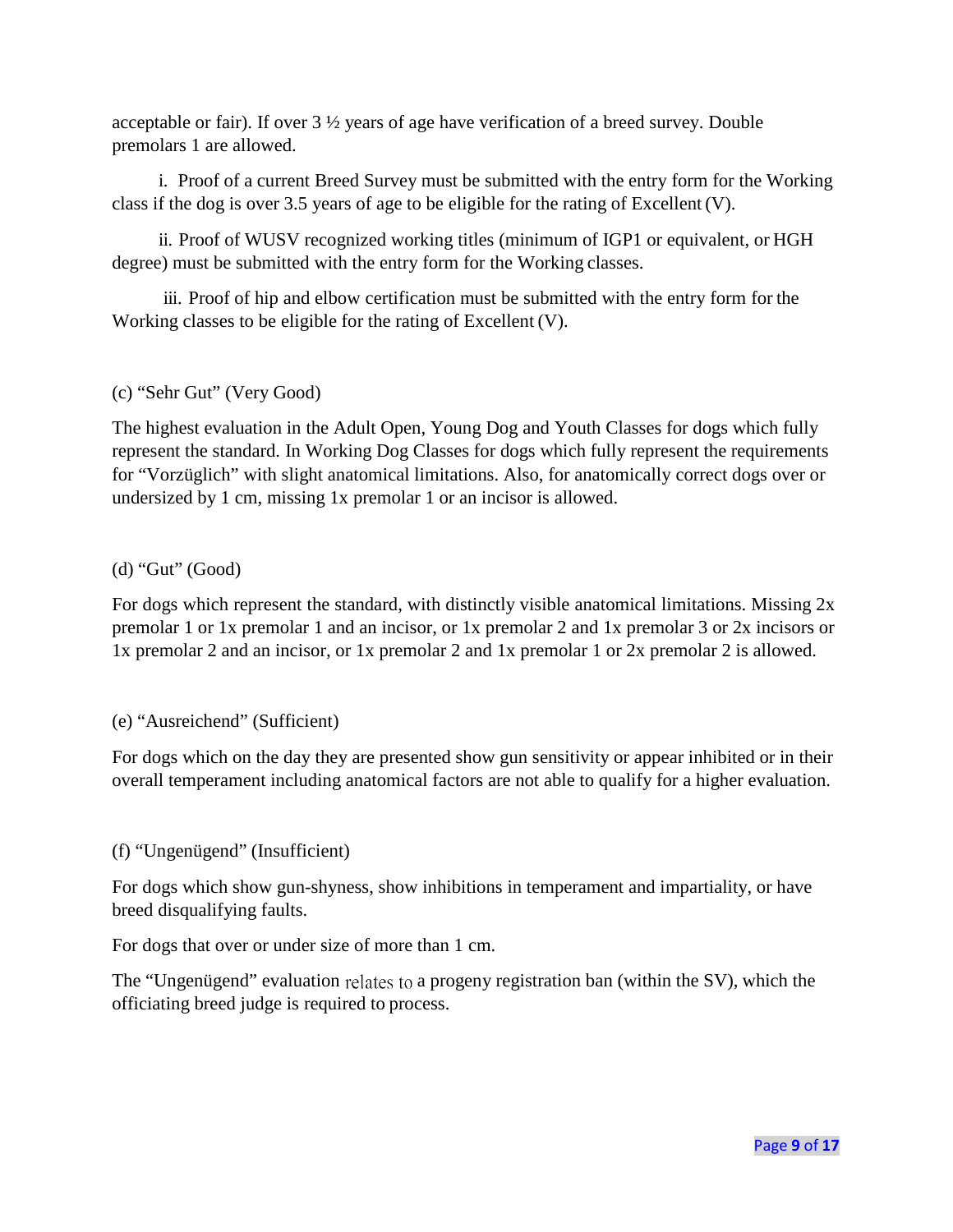#### 8. Other Regulations

8.1 External damage leading to partially damaged teeth or to missing teeth do not affect the breed evaluation to be awarded. The requirement here is, however, that the original existence of healthy, strong teeth, i.e., a flawless scissor bite must be verified with absolute certainty and be confirmed on the pedigree, i.e., registration certificate.

(a) The verification can be presented to the officiating judge in the following manner:

(i) Proof of completeness and presence of health strong teeth and a flawless scissor bite

(ii) by presentation of the evaluation/scorebook or the pedigree/ registration papers where a breed/show judge has confirmed or detailed the dentition at the earliest of 12 months of age after personal examination, or

(iii) Presentation of the breed survey certificate on which the tooth and dentition status has been recorded during the breed survey, or

(iv) Presentation of the pedigree papers or the registration papers with appropriate entry of the SV Breed Book Office verifying the missing or partially damaged teeth, or

(v) Presentation of a letter from the GSSCC as detailed in 8.1 (b)

(b) Tooth problems may be registered with the GSSCC for dogs that have teeth which have been accidentally broken or surgically removed. The GSSCC will provide a letter to the owner indicating that the necessary documentation has been provided certifying that the tooth was originally there. Owners are to submit an X-ray of the tooth with the dog's registration and tattoo, or microchip number clearly shown on the X-ray, and a signed veterinary opinion letter stating the reason or circumstances for the missing tooth to the GSSCC Breed Warden

**(c)** In all cases, in which verification according to (a) is not possible, a certified letter from a veterinarian, with complete information on the dog's name, registration number, date of birth and tattoo/microchip number, detailing the damaged/missing tooth, with an x-ray copy needs to be submitted to the Breed Warden and originals presented to the breed judge if requested**.**

8.2 A judge's evaluation at breed shows is final. An appeal is not permitted.

8.3 At breed shows it is not permitted to judge dogs which are in the possession of or owned by one of the officiating judges at the show.

8.4 During the presentation in the stand, the dogs are to be presented to the judge without much help (natural stand).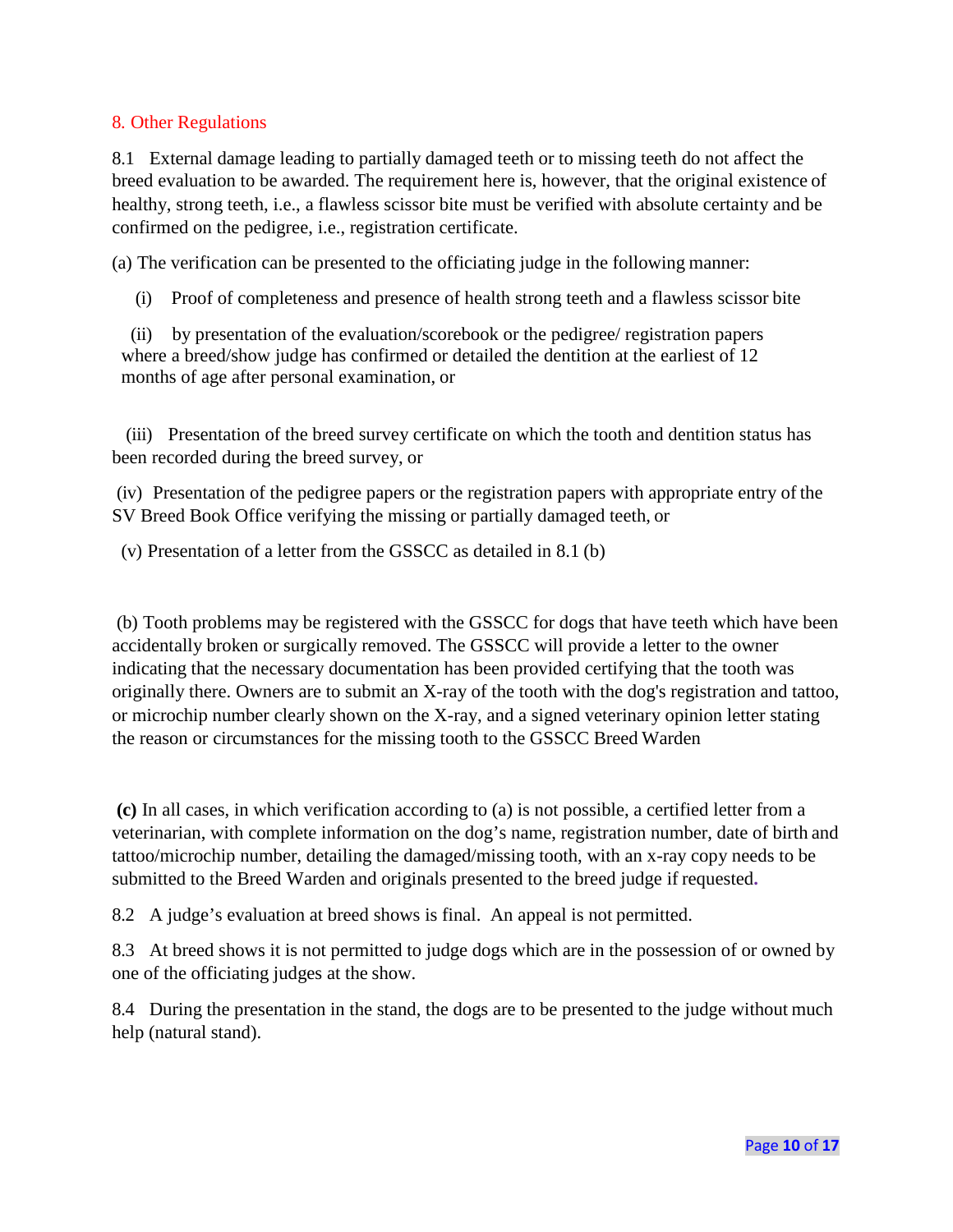8.5 When double-handling dogs, it is not permissible to use acoustic aids, which are electric, or intensified by means of gas or air pressure. Likewise, it is also forbidden to use pistols, whips, protection sleeves or similar items.

8.6 Violations may result in disqualification of the dog, to the double-handler being asked to leave the property, to initiation of an internal club procedure against the owner and the doublehandler.

8.7 The officiating show chairperson can present his/her own dog. During this time, however, an alternate show chairperson will be needed during this time

8.8 The officiating show chairperson cannot be a judge at the event at the same time

# 9. Non-allowable aids

At all GSSCC events electronic stimulation equipment/devices and similar equipment/devices are prohibited.

# 10. Performance test (protection) for the working class at the Canadian Championships

(a) The dog and handler will report to the designated reporting area. The ring steward will check the tattoo or microchip for the judge.

(b) On the direction of the judge, the handler will heel their dog on leash to marker number one (1) and stop. The dog will go into the sit position to the handler's left side.

(c) While the dog is sitting beside the handler, the leash is removed. The handler will put the leash around their waist, over their shoulder or place it in a pocket.

(d) On direction of the judge, the handler will command the dog to heel and will proceed in the proper heel position toward the blind

(e) As the dog and handler near the blind and on the direction of the judge, the helper simulates an attack on the handler. The helper takes a direct path toward the handler in a threatening manner. Should the dog not engage, the helper will continue towards the handler until the judge tells the helper to stop.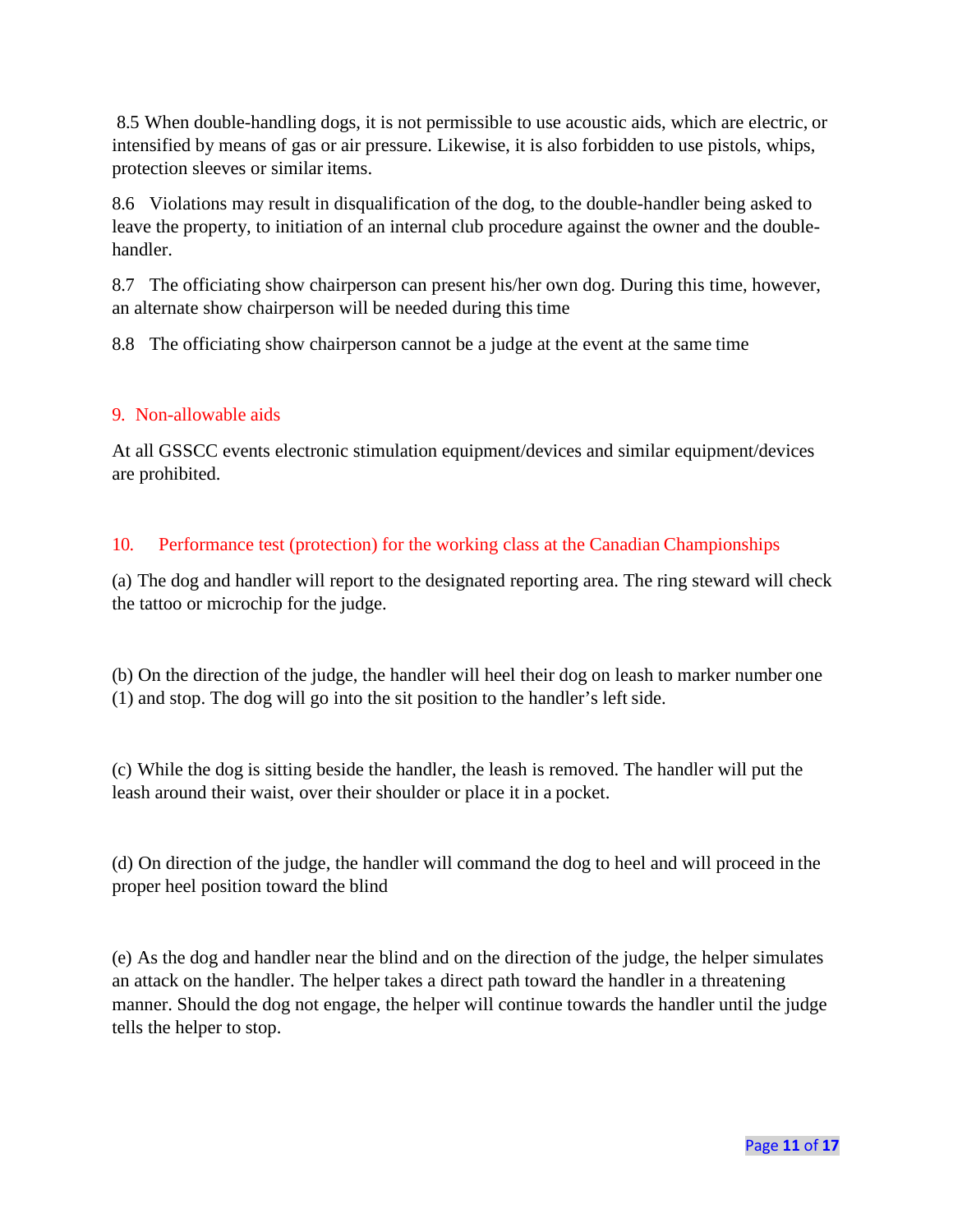(f) When the dog engages, the helper will continue to threaten. During the threats, the dog will endure the stick stress test with a padded stick on the dog's withers. The helper will continue until the judge directs the helper to stop.

(g) After the helper has stopped, the handler at the direction of the judge will be allowed a maximum of three (3) commands to have the dog release the grip. The handler may not touch the dog in any way to assist in the release of the grip until after the maximum three (3) commands to release have been given.

(h) On the direction of the judge, the handler will approach the dog, take control, and place the leash on the collar, or free heel to a spot (blind) designated by the judge

(i) On the direction of the judge the handler and dog will come out of the blind and heel on or off leash to the marker. At this point the dog will be sitting to the handler's left side. The leash will be removed (if on), and the handler will take a firm hold of the collar.

(j) On the direction of the judge the helper will walk out of blind to approximately half the width of the field. The helper will turn and run towards the handler and dog. Sometime after the helper turns toward the dog, the judge will direct the handler to send the dog on the attack. The handler may move forward at a walking pace only until the dog and helper have made contact. At that point, the handler must stand still unless directed otherwise by the judge.

(k) The helper will continue toward the dog in a threatening manner. The helper will catch the dog in an appropriate manner as not to injure the dog. If the dog does not engage, the helper will continue the motion toward the dog until the judge directs the helper to stop.

When the dog does engage, the helper will continue to move forward while constantly threatening the dog with the stick until the judge tells the helper to stop.

(l) When the helper has stopped and on the direction of the judge the handler will be allowed three (3) commands to have the dog release the grip. The handler cannot be any closer than ten (10) meters from the dog during the out commands.

(m) After the dog has released, and on the direction of the judge, the handler will approach the dog and put the leash on the collar or free heel. The exercise is completed.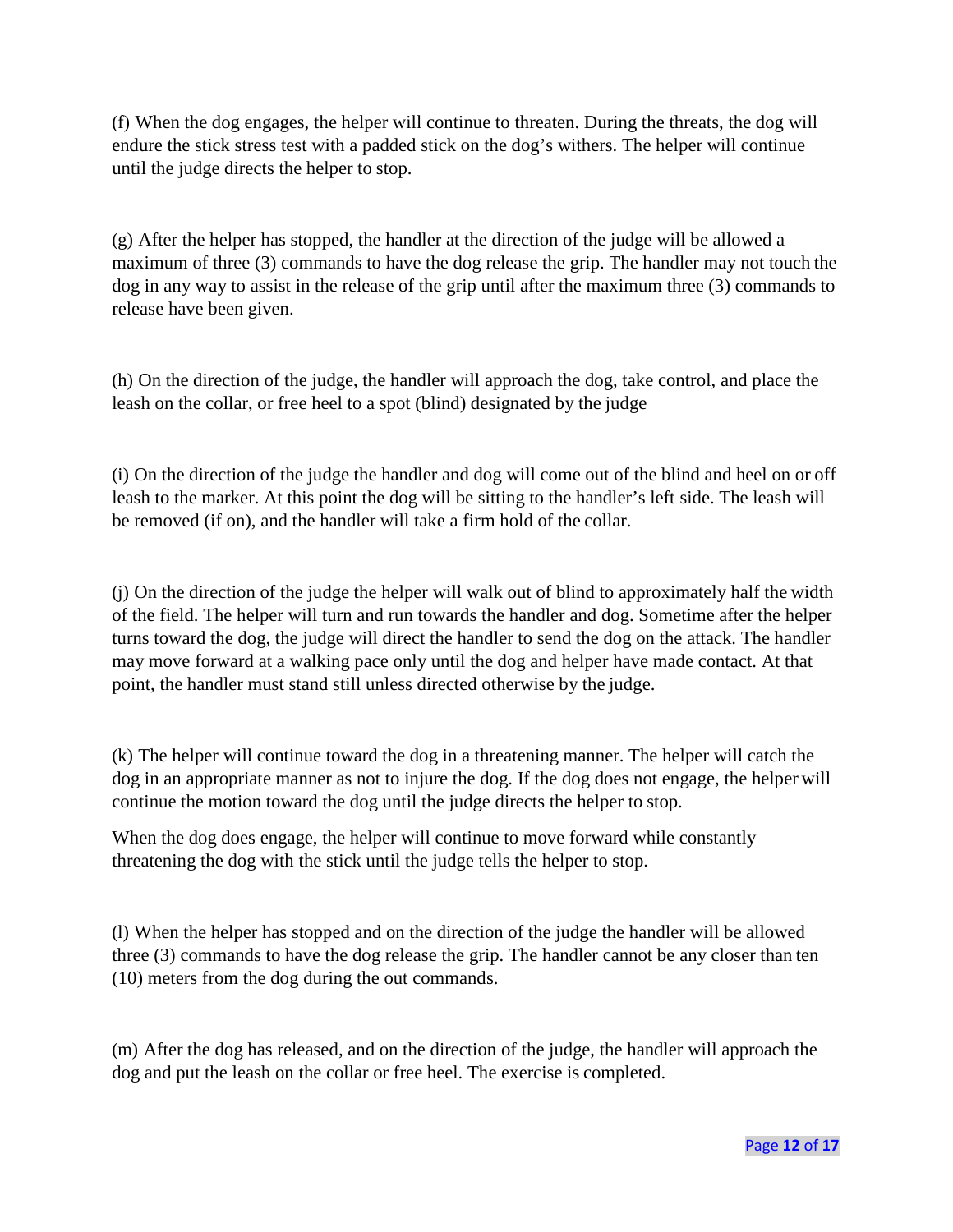(n) Disqualification:

Three times dog does not show free heeling beside handler to the blind. Handler leaves the position from where the dog is sent to the helper. Dog does not release after three commands. Dog grips other parts of the body, other than the protection sleeve. Physical action of the handler.

10.1 Breed judges will rate overall performance and strength of all dogs in the performance test. "Pronounced, present, insufficient. Dog releases or dog does not release".

10.2 Helpers at the Canadian German Shepherd Dog Championship and Sieger Show

Helpers will be selected and perform the trial helper duties as per the GSSCC helper program and Code of Ethics.

#### 11. Breed Surveys

The GSSCC hosting club is responsible for submitting the completed breed survey forms together with photocopies of all required documentation to the GSSCC for processing and registration. Official breed survey documents for each surveyed dog will be mailed directly to the owner/handler once processed. Please ensure mailing addresses are correct before submitting the documentation for processing. The breed survey results need to be sent to the breed survey administrator and verified by the breed survey administrator before being published.

#### (a) Forms for GSSCC Breed Surveys:

- *(i)* [Request for Event Form](http://gsscc.ca/media/2104/event-request.pdf) (if not previously submitted) *(click to open)*
- *(ii)* [Required document checklist](http://gsscc.ca/media/2101/breed-survey-required-documentation-updated-checklist-2021-10.pdf) *(click to open)*
- *(iii)* [Breed Survey Worksheet](http://gsscc.ca/media/2106/breed_survey_worksheet_-_form_enabled_mar16-copy.pdf) *(click to open)*
- *(iv)* [Breed Survey summary sheet](http://gsscc.ca/media/2011/gsscc-breed-survey-summary-form-2020-12-rev4.pdf) *(click to open)*
- (i) [Confirmation of Breed Survey](http://gsscc.ca/media/1074/breed-survey-confirmation-sept16.pdf) *(click to open)*
- (vi) [Copy of actual Breed Survey](http://gsscc.ca/media/2105/example-of-gsscc-breed-survey-report-for-website.pdf) *(click to open)*

(b) Only registered German Shepherd Dogs which meet the following criteria are eligible for the breed survey.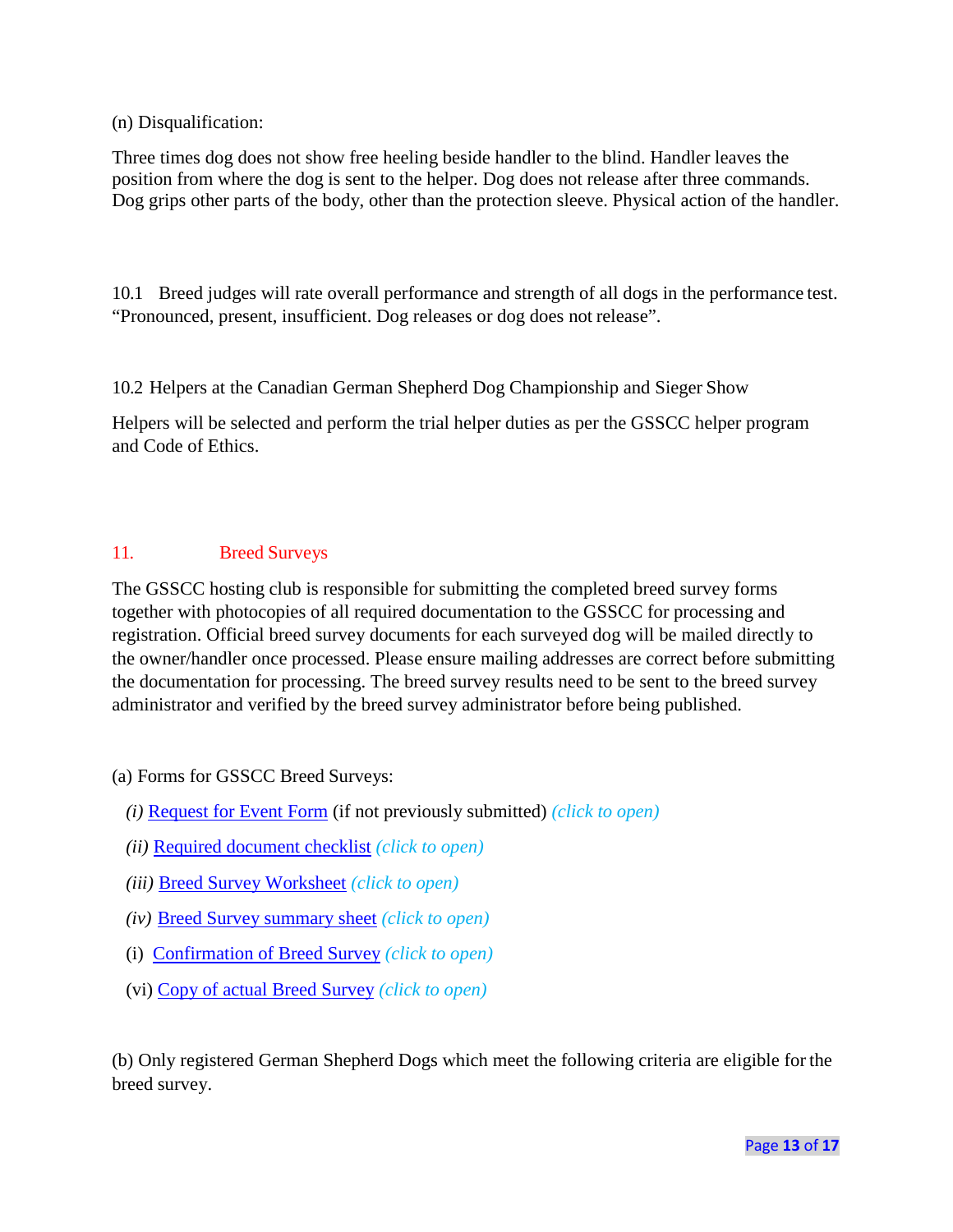(i) Be at least 2 years of age during the year of the breed survey.

(ii) Have certified hips and elbows GSSCC/SV -A stamp or OFA (only GSSCC/SV-A stamp accepted for WUSV Championships).

(iii) Have a minimum SchH 1/IGP 1/ HGH degree under VDH rules from a GSSCC, SV, USCA or WUSV affiliate judge

(iv) BH-VT must be under a GSSCC, SV or USCA judge. SchH/IGP titles must have a minimum 80 points in protection.

(v) Have an AD (Endurance Test) under VDH rules under a GSSCC, SV, USCA or WUSV affiliate judge. AD requirement is waived for dogs over 6 years old at the time of the breed survey.

(vi) Have a minimum 'G' show rating in the following show class - 12-18 months, 18-24 months, Adult (open) or Working class

(c) It must be possible to identify the dog, by means of a tattoo number or Microchip.

(d) Sick dogs are not to be presented. The judge is to be made aware of any females in heat, in order to coordinate their participation.

(e) When registering for a Breed Survey, photocopies of the following documentation must be submitted with the entry form and originals must be brought to the breed survey.

- (i) Registration certificate
- (ii) Original 3 generation pedigree for surveys and re-surveys
- (iii) hip and elbow certification
- (iv) proof of titles from GSSCC, SV, USCA or WUSV affiliate judge.
- (v) show rating card from 12–18-month, 18–24-month, Adult (Open) or working class
- (vi) original breed survey if the dog is being re-surveyed

(f) Each dog will be subject to a temperament test by the Breed Survey judge. This can take place during the entire Breed Survey process.

(g) Each dog will be subject to a gun test.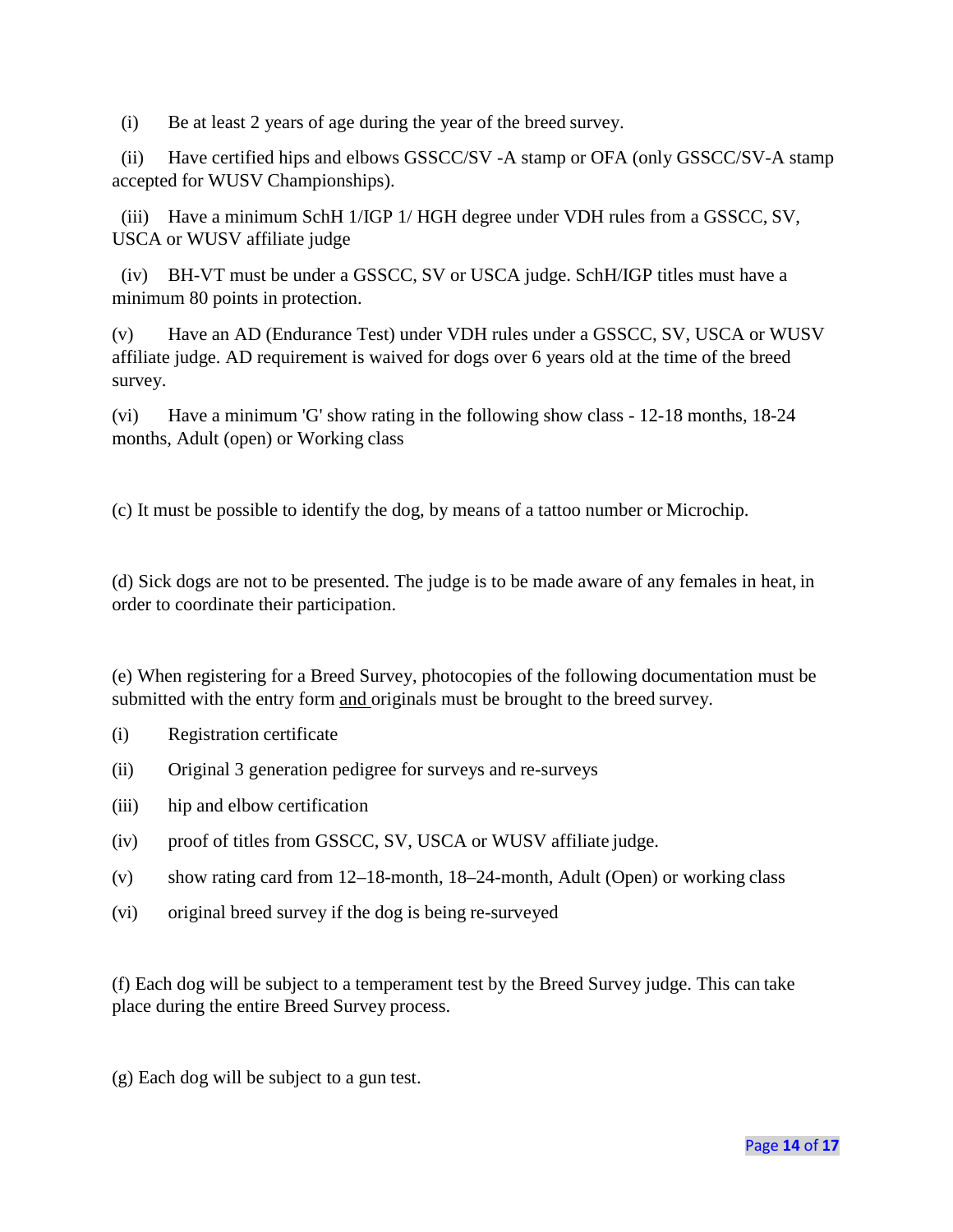(h) A protection phase must be completed, the routine of which is to be advised by the Breed Survey judge. A helper and at least one dog to demonstrate the protection phase routine are required.

#### 11.1 Breed Survey results

The following ratings may be awarded in the breed survey.

#### (a) Koerklasse - "KKL (Breed Survey Class)

This is the breed qualification given to dogs that are recommended for breeding. To receive this rating, dogs must have measurements, weight, and anatomical structure according to the breed standard, show pronounced hardness, courage and fighting drive (now referred to as "TSB" meaning balanced drives, self-confidence and ability to work under pressure) and have full and complete dentition; double first premolars are allowed.

- (b) This rating is also awarded to dogs which:
- (i) have slight anatomical limitations
- (ii) are up to 1 cm over or undersized

(iii) receive a "sufficient" rating for TSB or have missing teeth - one premolar 1 or one incisor, two premolar 1 or one premolar 1 and one incisor, or one premolar 2 and not having a proper scissor bite.

(c) Not Suitable for breeding. A dog with any of the following faults, cannot be Breed Surveyed.

- (i) substantial anatomical faults
- (ii) over or undersize by more than 1 cm
- (iii) testicle faults

(iv) tooth faults - missing one premolar 3 or 2 incisors, or one premolar 1 plus 1 incisor, or one premolar 2 plus one premolar 1 or two premolar 2

- (v) dogs substantially lacking in pigment
- (vi) dogs with long coat and no undercoat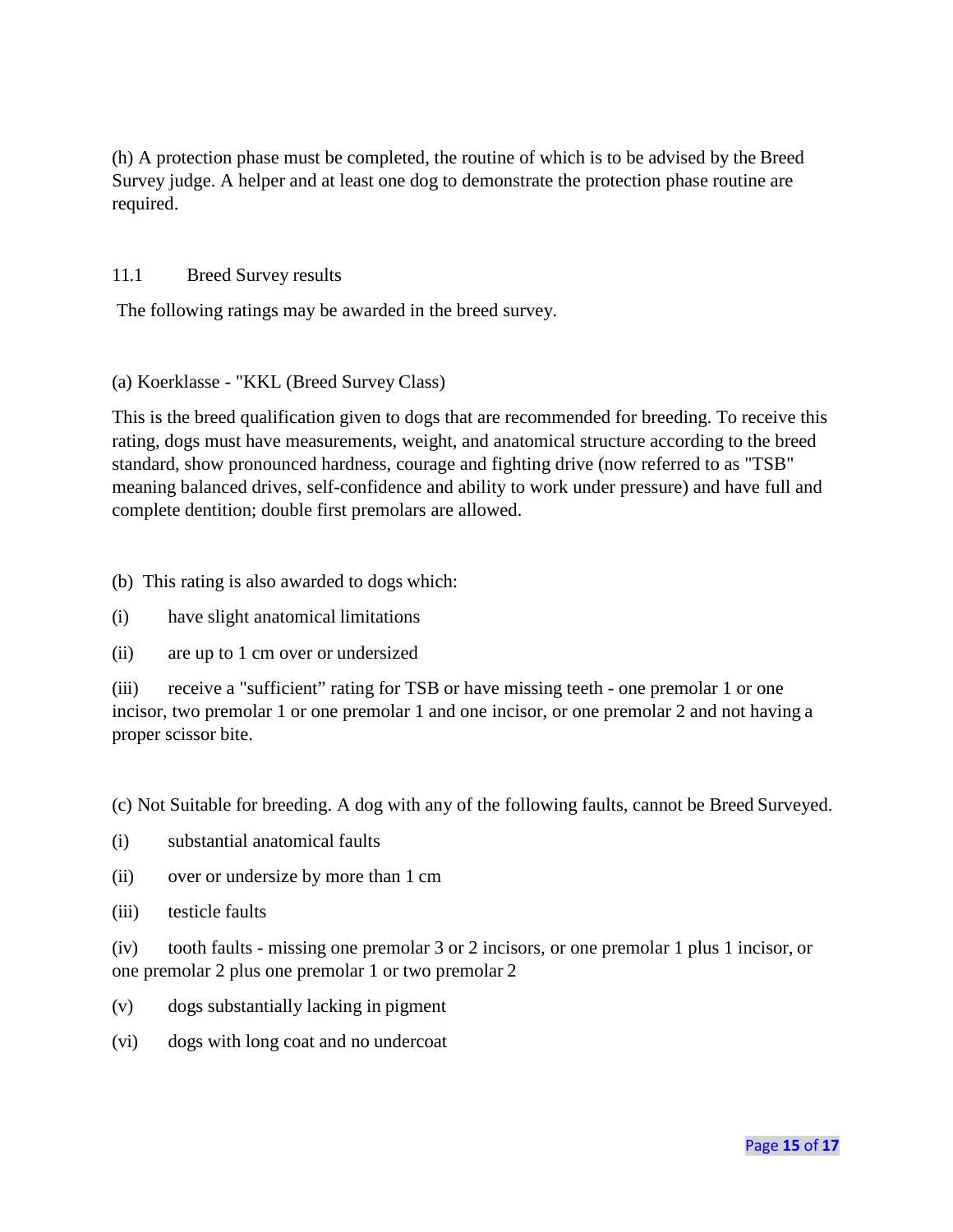11.2 Breed Survey time limit

A first time Breed Survey is for a two-year period. During the second year, the dog must be presented for re-survey. The re-survey results in a Koerklasse (breed survey) is designation for Life. If a dog is not presented for re-survey, the Koerklasse (breed survey) designation concludes at the end of that year.

11.3 S.V Breed Surveys

(a) Forms for S.V Breed Surveys:

*(i)* Registration list for the breed survey. *(insert link)*

*(ii)* Form 118 *(insert link)*

*(iii)* Excel form *(insert link)*

#### (b) S.V Breed Surveys requirements

(i) At least 10 days before the event the national club informs the SV main office about the participating dogs. We accept the "Registration list of the breed survey" (please use only the form issued by the SV) send by [email to koerung@schaeferhunde.de](mailto:koerung@schaeferhunde.de) or a completed entry form for each dog. Only the listed dogs can start at the breed survey.

(ii) The S.V. requires a proof of working title as well as the breeding appraisal along with the relevant documents for a breed survey abroad. Original documents do NOT need to be sent; copies are fine. The excel form (iii) has to be completed and sent to the S.V. and kept in Excel form

(iii) The participating dogs will be published from the registration office on SV-DoxS. The National Club (GSSCC) and the SV-judge will be informed if there are any items that must be cleared or any problems that occurred.

(iv) In order to facilitate the administrative handling of SV breed surveys the following is needed:

1.The completed documents shall be sent to the SV through the GSSCC from the club where the breed survey took place. The documents presented must be verified by the hosting club along with confirming any working title and breed show rating.

2. The following complete documents shall be submitted for each participating dog:

- Original Pedigree
- Companion Dog Test (BH-VT)
- IPO1/IGP1 examination (under SV judge only)
- Recognized stud-rating (youth class, young dog class, working dog class)